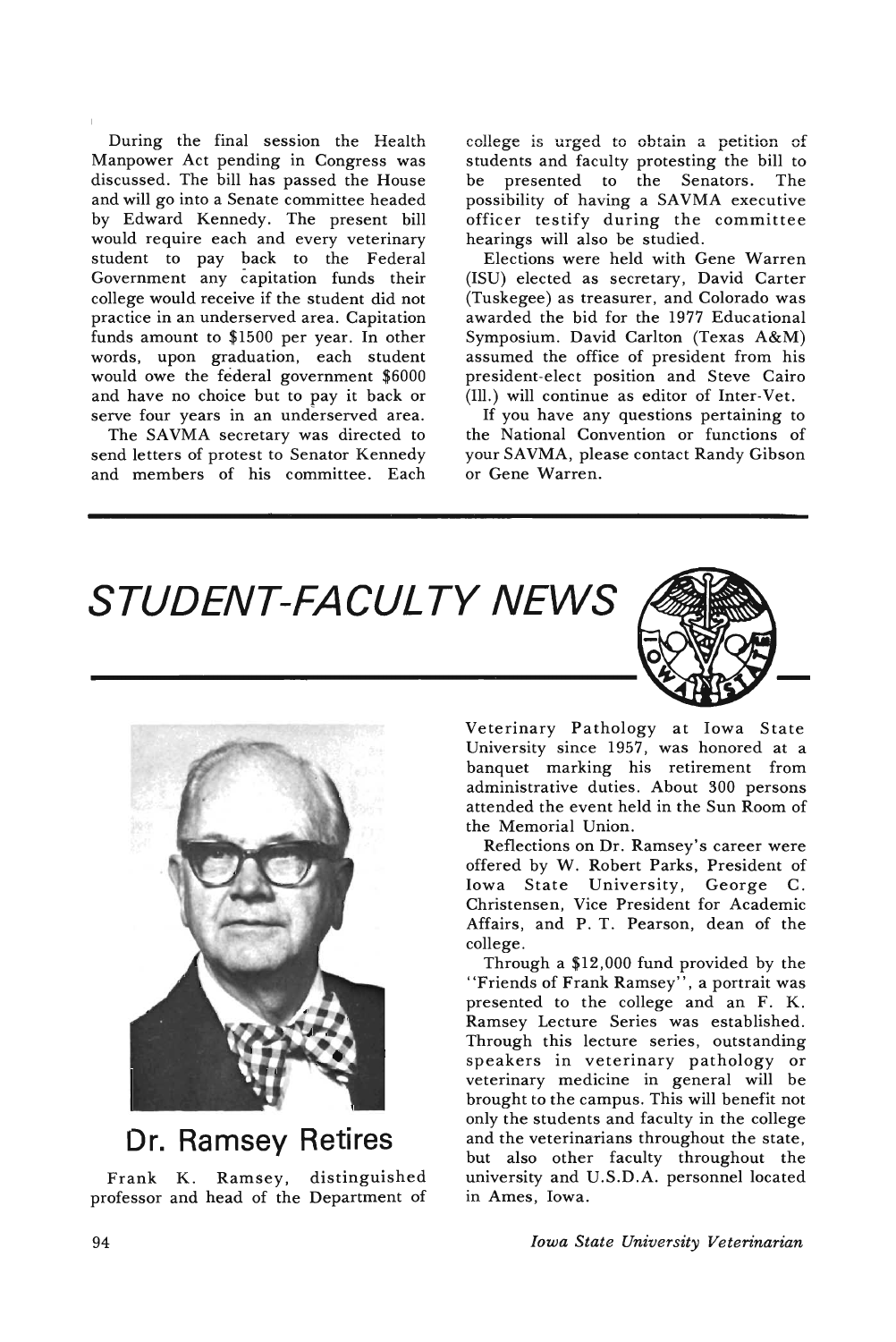

### **Dr. Kluge Named Chairman**

Dr. John Kluge (MO '62) has been appointed as Chairman of the Department of Veterinary Pathology in the College of Veterinary Medicine at Iowa State University.

Dr. Kluge received the B.S. and D.V.M. degrees from the University of Missouri in 1962, the M.S. degree in veterinary pathology from Iowa State University in 1965 and the Ph.D. degree from George Washington University in 1968. From 1962 to 1968 he was on the staff of the National Animal Disease Center in Ames, Iowa and since 1968 has served in the Department of Veterinary Pathology at Iowa State University.

Dr. Kluge is a diplomate of the American College of Veterinary Pathologists, a member of Phi Zeta, Alpha Zeta, Sigma Xi, Gamma Sigma Delta, The Iowa Veterinary Medical Association and the American Veterinary Medical Association. He has published numerous articles and presented papers at national and international meetings on the pathogenesis of granulomatous and infectious diseases.



### **Alex Begg in Memorium**

Iowa State University Veterinary College alumni of many years will note with sadness the death of Mr. Alex Begg who served with pride the clinic of the veterinary college for 47 years. Most students, throughout Alex's tenure at the college, were able to derive from him, a part of his humor, character, philosophy, and wisdom. Wherever alumni and students gathered, it seemed to include fond memories of Alex.

Born November 22, '1903, in Rothes, Scotland, Mr. Begg came to the United States with his family in 1908. He lived on a farm near Grand Junction until coming to Ames and to the Veterinary College at ISU in 1927. He and Bessie Mart were married February 12, 1930 in Dakota City. He died on July 14, 1975, and was buried in the Ames Municipal Cemetery. Survivors include three sons, a brother, four sisters, and" nine grandchildren.

A memorial fund for the American Cancer Society has been established and gifts may be sent to the University Bank and Trust Co., Ames, Iowa.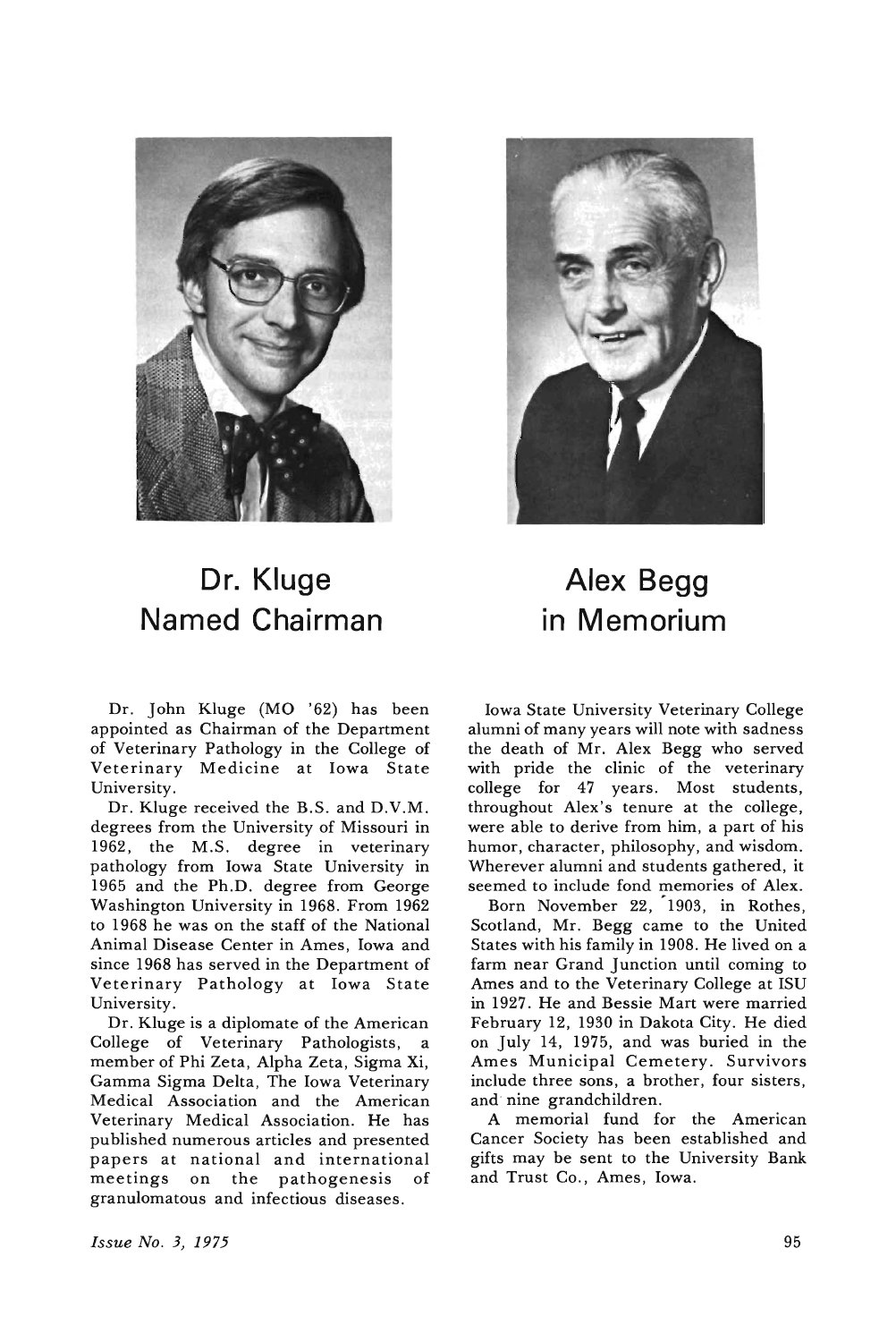### **Class of '79**

The *I.S.U. Veterinarian* extends a warm welcome to the class of '79. Listed below are the members and their hometowns.

Abel, Stephen O. - Ames, Ia. Acuff, Doreen M.-Huxley, Ia. Amsberry, Stephen H.-Sublimity, Ore. Anhalt, Mark P. - Waverly, Ia. Appleton, James D. - Lincoln, Neb. Bertram, Timothy A.-Carroll, Ia. Brodersen, Ronnie L.-Coleridge, Neb. Burkhart, Kay L.-Dell Rapids, S.D. Caltabiano, John A.-Ames, Ia. Carter, Paulette A.-Miles, Ia. Celania, Christopher-Ottumwa, la. Chadima, Susan B.-Cedar Rapids, Ia. Christophersen, Timothy J.-Clarence, Ia. Cobb, Stuart S.-Iowa City, Ia. Coburn, Thomas C. - Kellogg, Ia. Condie, William B.-Marshalltown, Ia. Cowles, Dennis D.-Lamont, Ia. Crowell, John S.-Ames, Ia. Curtis, Steve M. - Waterloo, Neb. Daniels, Lawrence J.-Ladora, Ia. Davids, Richard A. - Keokuk, Ia. Davis, Deborah D.-Des Moines, Ia. Dick, Jeffry S.-Davenport, Ia. Dierenfeld, Michael E.-Deep River, Ia. Dillberger, John E.-Morristown, N.J. Dominick, Mark A.-Ames, Ia. Donohue, Thomas J.-Iowa City, Ia. Durrie, Robert P.-Lincoln, Neb. Edwards, Ross J.-Lake Oswego, Ore. Ellingson, Terry A.-Petersburg, N.D. Foss, Robert E.-Des Moines, Ia. Fox, Leonard B. - Ames, Ia. Fragodt, James H.-York, N.D. Franson, J. Christian-Coggon, la. Frevert, William D. - Wausa, Neb. Gackstetter, Gary D. - Watertown, S.D. Gilmore, Joan M.-Ames, Ia. Glattly, Margaret J.-Mason City, Ia. Gourley, Dennis D. - Webster City, Ia. Greenwald, Ronald J.-Omaha, Neb. Gushwa, Dean A.-Ames, Ia. Hagedorn, James E.-Mason City, Ia. Halbach, Nicholas W. - Stacyville, Ia. Hayes, Stephen K. - W. Des Moines, Ia. Hendrix, Terry R. - Artesian, S.D. Heyer, Vergil A. - Quimby, Ia. Hitt, Mark E. - Rockville, Md. Hoppe, Bruce R. - Franklin, Wis. Hubner, Roger D.-Avon, S.D.

Huiskamp, Daniel G.-Keokuk, Ia. Hurley, Sharon I. - Boxholm, Ia. Huse, Scott D.-Nevada, Ia. James, Robert D., Jr.-Council Bluffs, Ia. Jedlicka, Joseph A. - Riverside, Ia. Jonas, Leonard D.-Ft. Dodge, Ia. Jordan, David L.-Corvallis, Ore. Jow, Kimo K.-Ames, Ia. Kindermann, Candace A.-Ames, Ia. Kramme, Patrick M.-Sheldon, Ia. Kreager, Kenton S.-Adel, Ia. Kreykes, Edwin J.-Sanborn, Ia. Kuehl, Dallas N. - Marne, Ia. LeBoeuf, Louise R.-Fort Kent, Me. Leyh, Randy D.-Sumner, Ia. Linn, David W.-Humboldt, Ia. Mano, J. Thomas-Huxley, la. Marx, Robin E.-Lincoln, Neb. Maurer, Ross A.-Ames, Ia. Messel, Robert B.-Mt. Pleasant, Ia. Muir, Susie J.-Grinnell, Ia. Neumeister, Mary L.-Dubuque, Ia. O'Rourke, Steven M.-LaMotte, Ia. Paulson, Roger L.-Stanley, N.D. Petersen, Michael K.-Ames, Ia. Petersen, Robert R.-Boone, Ia. Raatz, James L. - Hebron, Neb. Richards, Michael E.-Davenport, Ia. Righter, Richard S.-Des Moines, Ia. Roettger, Hollie A.-Fairfield, Ia. Rogers, Douglas G.-Toledo, Ia. Sanderson, Thomas P.-Edgerton, Wis. Schmitt, Gregory S.-Marne, Ia. Severidt, Dean D.-State Center, Ia. Sexton, Matthew E. - Sumner, Ia. Sibbel, Richard L.-Lincoln, Neb. Sietstra, John H.-Sheldon, Ia. Skogerboe, Terry L,-Iowz Falls, Ia. Soenksen, David P.-Clinton, Ia. Stevenson, Gregory W. - Mitchellville, Ia. Stewart, Jay E.-Alliance, Neb. Striegel, Nick J. - Bismarck, N.D. Strohbehn, Jody-Council Bluffs, la. Tornberg, Steven M.-Beresford, S.D. Travlos, Gregory S.-LeMars, Ia. Ulrickson, Thomas B.-Canton, S.D. Westfall, Michael L. - North English, Ia. Whitney, David D.-Milford, Ia. Willimas, Alan O.-Colo, Ia.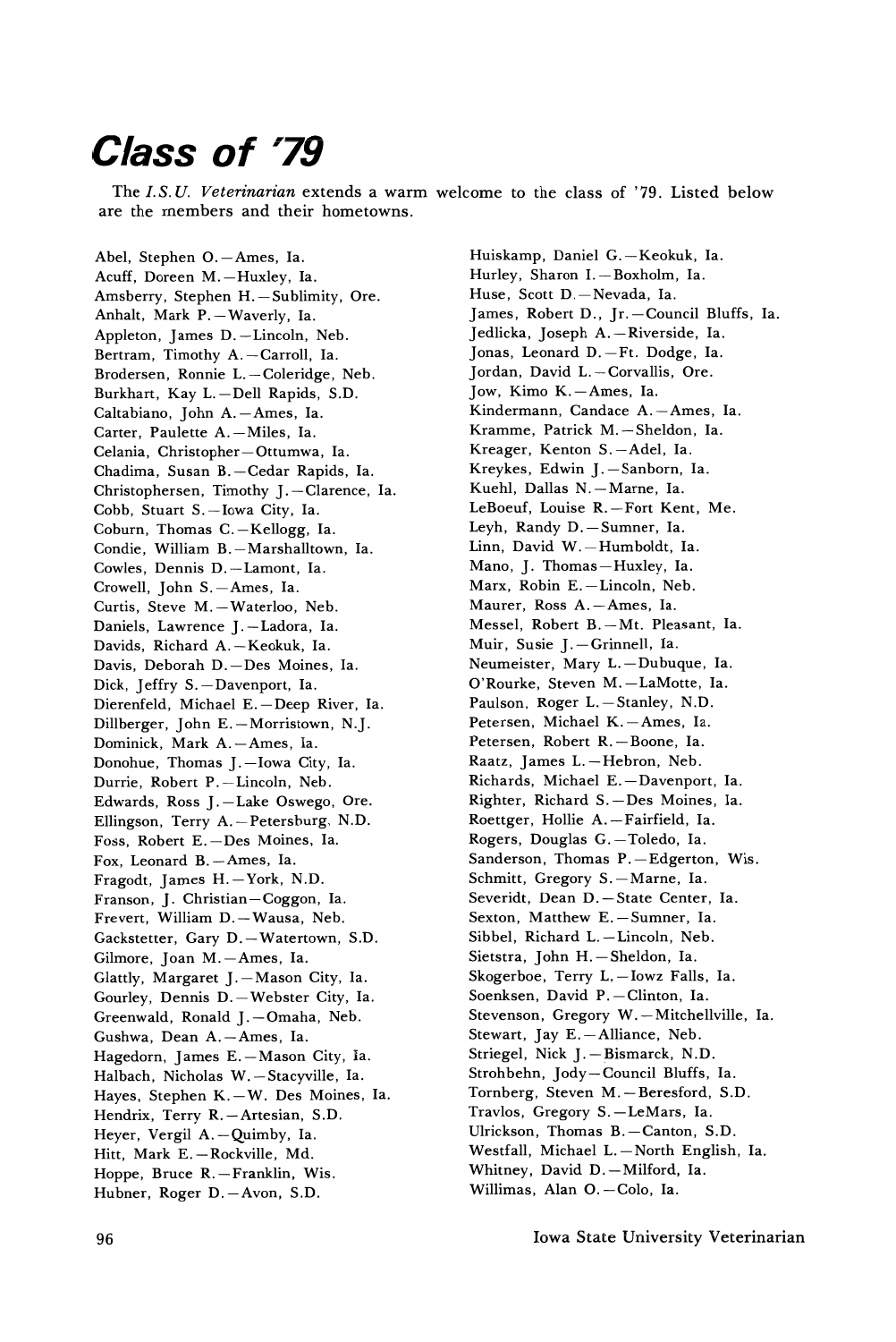### Class of '78

Larry Moore married to Mary Jo Olsen, July 5,1975.

Kent Trembly married to Kathy Nansel, July 5, 1975.

Randy Shirbroun married to Chris Bielenberg, August 2, 1975.

Bill Miltner married to Nicole Clark, March 1, 1975.

Stan Thieman is engaged to Nancy Vose.

## Class of '77

A daughter, Amy Lynn, was born to Diane and Bob Bidwell on May 7, 1975.

Pam and Randy Wheeler are the parents of a daughter, Brandy LeeAnn, Born March 10, 1975.

Duane Van Houten and Laurene Hirsman were married June 7, 1975.

John Wiemers married Denise Metheney on June 4, 1975.

Jim Watson and Mary Opel were married on July 5, 1975.

Jack Stock and Janice Elaine Beck were married on May 31, 1975.

### Class of '76

Ron Morgan married Marta Burkgren June 21.

Carol Kurtyka married Chuck Mahrt August 16.

Steve and Sharon Lukes are the proud parents of a baby girl, Jennifer, born August 26.

Craig Burk married Anne Jensen August 30,.

Marty and Judith Smith are the proud parents of a baby girl, Amanda Kathreen, born August 21, 1975.

Congratulations to Dr. Robert Glock,<br>ssociate Professor in Veterinary Associate Professor Pathology, who was elected President-Elect of the American Association of Swine Practitioners at their annual meeting in Kansas City, Mo. in March.

## Phi Zeta Initiates

#### **Juniors**

Sandra V. Eckles Allan A. Erickson William D. Hemminger Thomas C. Hutchcroft John A. Korslund Barbara S. Kuhns Karen L. Secor

#### Seniors

Wendell L. Davis Isabel T. Egan Francis ]. Eckstein Elizabeth A. Landers Edward F. Lents Leslie W. Meier David M. Spahn James P. Stein Ronald M. Zobenica

#### Honorary

John Kevin Kealy Bela Nagy Leslie Andrew Page John L. Richard

#### Grad Students

Dr. Kenneth B. Platt Dr. Paul C. Smith

#### Faculty and Staff

Robert W. Carithers Lorant ]. Kemeny Arlan W. McClurkin Alfred Strating

### **Scholarships and Awards**

The following scholarships and awards were presented May 7 at the annual Awards Dinner held at the Memorial Union:

| Tom Huerter Memorial Award: Lorene K. Stockberger                 |  |
|-------------------------------------------------------------------|--|
|                                                                   |  |
| Scranton Bovine Medicine and Surgery Scholarship: Ronald D. Hinze |  |
| Dubuque County Veterinary Medical Society Award: Lee E. Johnson   |  |